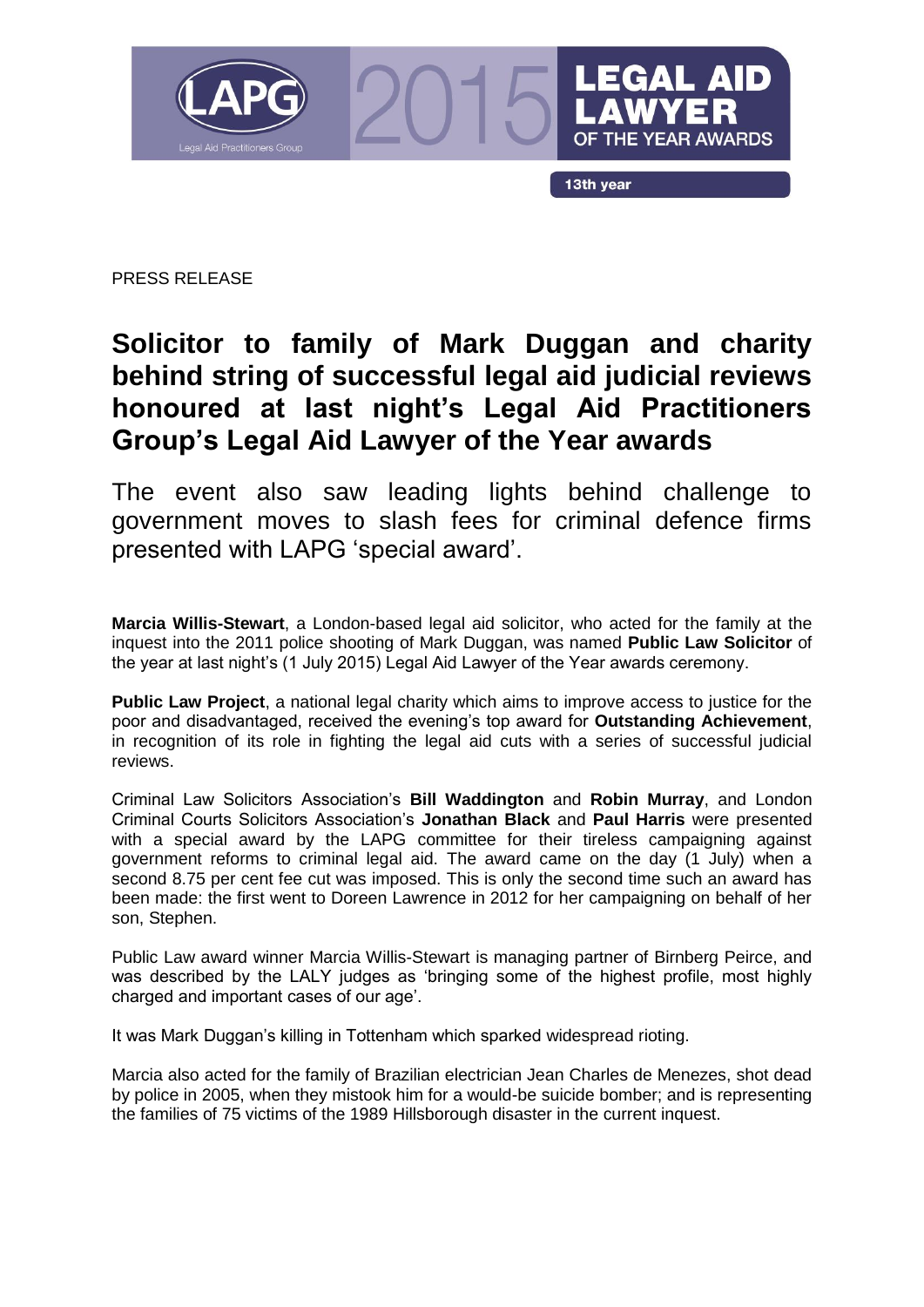Despite the scale of her work, Marcia herself has remained relatively low profile, and the announcement of her victory was met with loud cheering and prolonged applause by the 400-strong audience at the event in central London.

The LALY judges said:

*'These are huge cases in every sense of the word, demanding not just strong legal skills, but huge reserves of tact, diplomacy, leadership and organisation. These are cases where the outcome will have an impact not just on the families directly affected, but whole communities, whole cities, and even the whole country.'*

Public Law Project was presented with the award for Outstanding Achievement in recognition of its repeated success in challenging government cuts to legal aid last year.

The LALY judges described these victories as 'bringing a few chinks of light' to practitioners during what had been a challenging year.

PLP's successes include preventing implementation of the legal aid residence test (R (Public Law Project v Secretary of State for Justice [2014] EWHC 2365 (Admin)); and a challenge to the 'no permission, no payment' regulations for publicly-funded judicial reviews (R (Ben Hoare Bell and ors) v Lord Chancellor [2015] EWHC 523 (Admin)); and having the Legal Aid Agency's exceptional case funding scheme declared unlawful (R (Gudanaviciene and ors) v Director of Legal Aid Casework [2014] EWHC 1840 (Admin)). Other equally significant challenges are also underway.

The former vice-president of the court of appeal (civil division) Sir Henry Brooke CMG PC is a patron of PLP and joined members of its staff on stage to receive the award.

There are 13 awards in total this year. Full list below:

1. LAPG committee special award: Bill Waddington, Robin Murray, Jonathan Black, Paul **Harris** 

- 2. Outstanding achievement: Public Law Project
- 3. Public law: Marcia Willis-Stewart, Birnberg Peirce
- 4. Legal aid firm/not for profit agency: Central England Law Centre
- 5. Children's rights: Noel Arnold (Coram Children's Legal Centre)
- 6. Legal aid newcomer: Connor Johnston (Garden Court Chambers)
- 7. Social and welfare: Jo Renshaw (Turpin & Miller)
- 8. Family legal aid: Sarah Cove (Miles & Partners)
- 9. Family mediator: Margaret Pendlebury (MiD Mediation)
- 10. Legal aid barrister: Alison Pickup (Doughty Street)
- 11. Housing: Jayesh Kunwardia (Hodge Jones & Allen)
- 12. Criminal defence: Mark Ashford (TV Edwards)